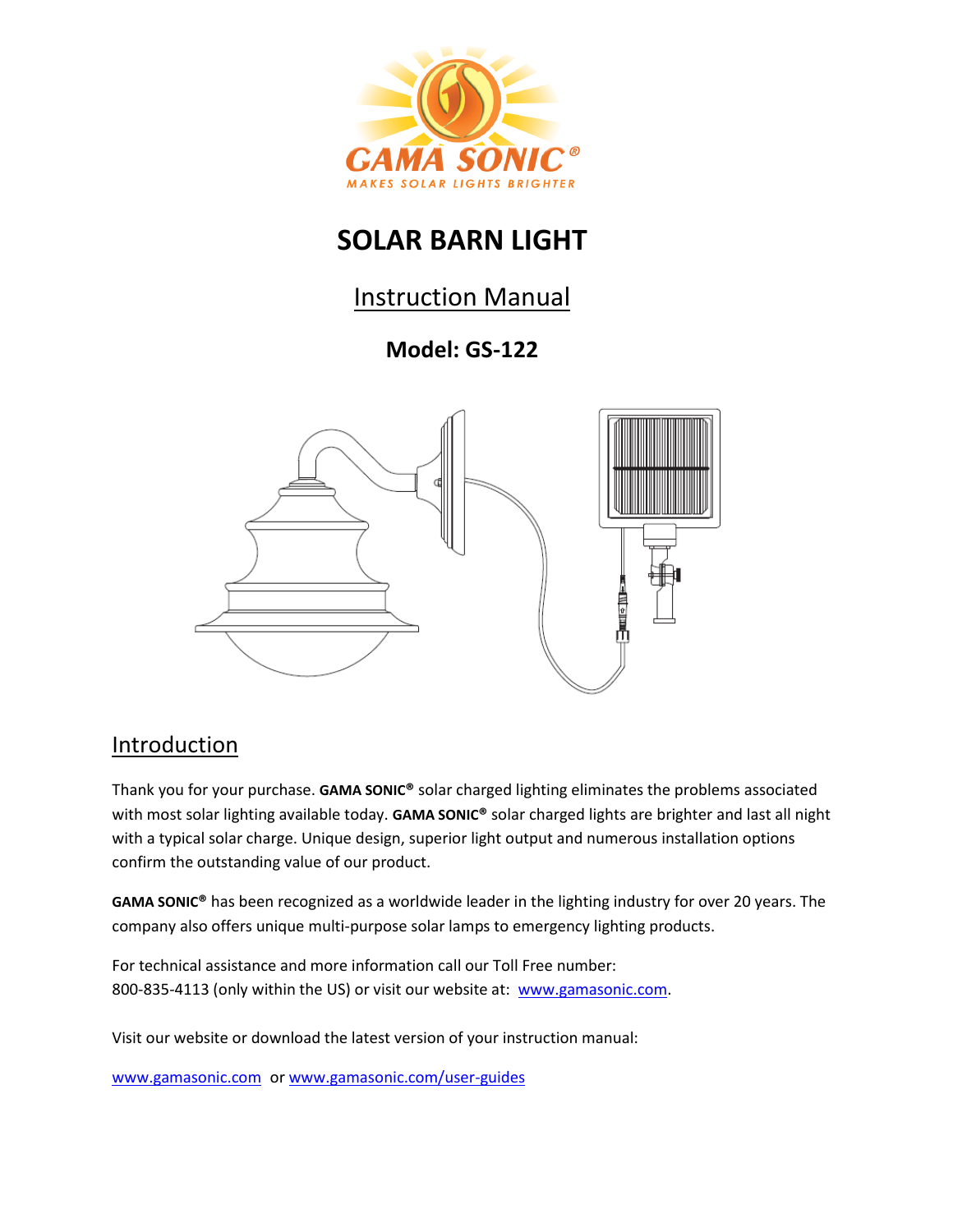Please read the instruction manual carefully to obtain the best results from your purchase.

Tools that are needed but not supplied with the solar post lamps are: a screw driver and a power drill.

#### **Solar Lamp Location:**

For optimum light duration throughout the night, it is very important to place the solar panel in a spot where it will receive the maximum amount of direct sunlight throughout the day. Also, For best results install your solar panel facing the south.

#### **Installation Instructions (Fig. 1)**

- 1. Install the solar panel using the 2 screws provided no more than 6ft from the light fixture. Refer to the "solar lamp location" paragraph before choosing the installation location.
- 2. Use an electric drill to make two holes in the wall, place provided anchors into holes, place the wall bracket in line with the holes and secure the solar panel with the provided screws.
- 3. Assemble the light fixture into the wall bracket using the provided screws.
- 4. Connect the wire from the light fixture to the solar panel.



### **Operation Instructions**

- 1. Remove the round glass cover by turning it counterclockwise (Fig. 2)
- 2. Turn the operation switch (Fig. 3) to the ON (|) position. The Solar Lamp will automatically operate from dusk to dawn.
- 3. Reattach the round glass cover by turning it clockwise.





**Replacing t** Fig. 2 **Batteries (Fig. 4)**



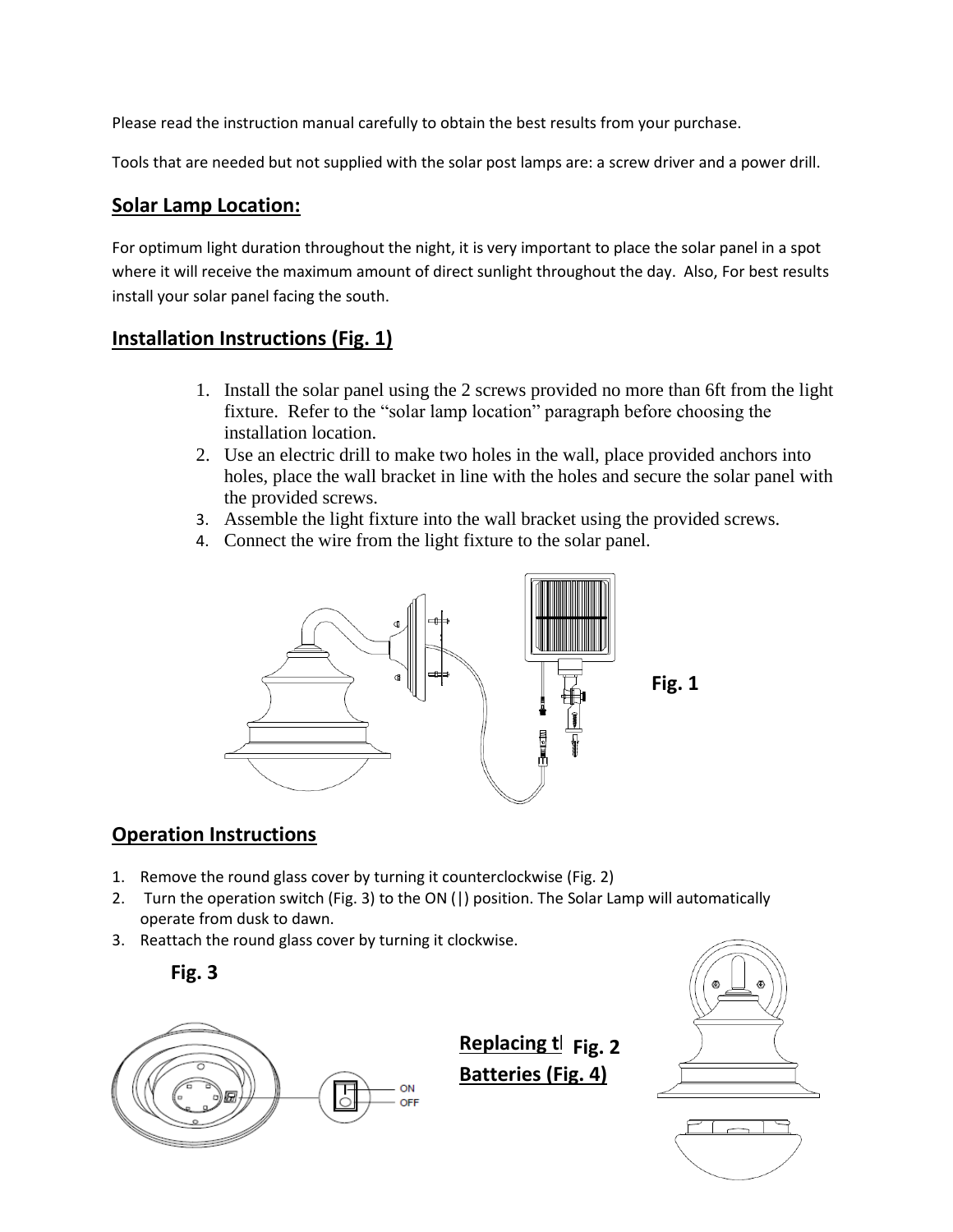(After several years of use, the battery may need replacing).

- 1. Remove the round glass cover by turning it counterclockwise. Make sure the ON/OFF switch is in the OFF (O) position.
- 2. Unscrew the 2 screws to release the metal cover.
- 3. Unscrew the battery compartment screw on the back of the metal cover.
- 4. Unclip the connector and remove the old battery. Make sure the new battery is a high quality 3.2V/1500mAh Li-Ion rechargeable battery with connector.
- 5. Clip on new battery and install into the battery compartment. Re-install the battery compartment cover.
- 6. Reassemble the unit by reversing the above procedure.



**Toll free number: +1-800-835-4113**

**WARNING**: Do not dispose of Li-Ion battery in the regular trash, municipal waste stream or by fire as batteries may leak or explode. Do not open, short circuit, or mutilate batteries as injury may occur. Preserve our environment by recycling Li-Ion batteries or disposing of them in accordance with local, State and federal regulations. Do not mix old and new batteries.

#### **Maintenance**

Clean the solar panels regularly with a damp towel to guarantee optimum performance. Do not use any type of solvent for cleaning and be careful not to put too much pressure on the solar panels while cleaning.